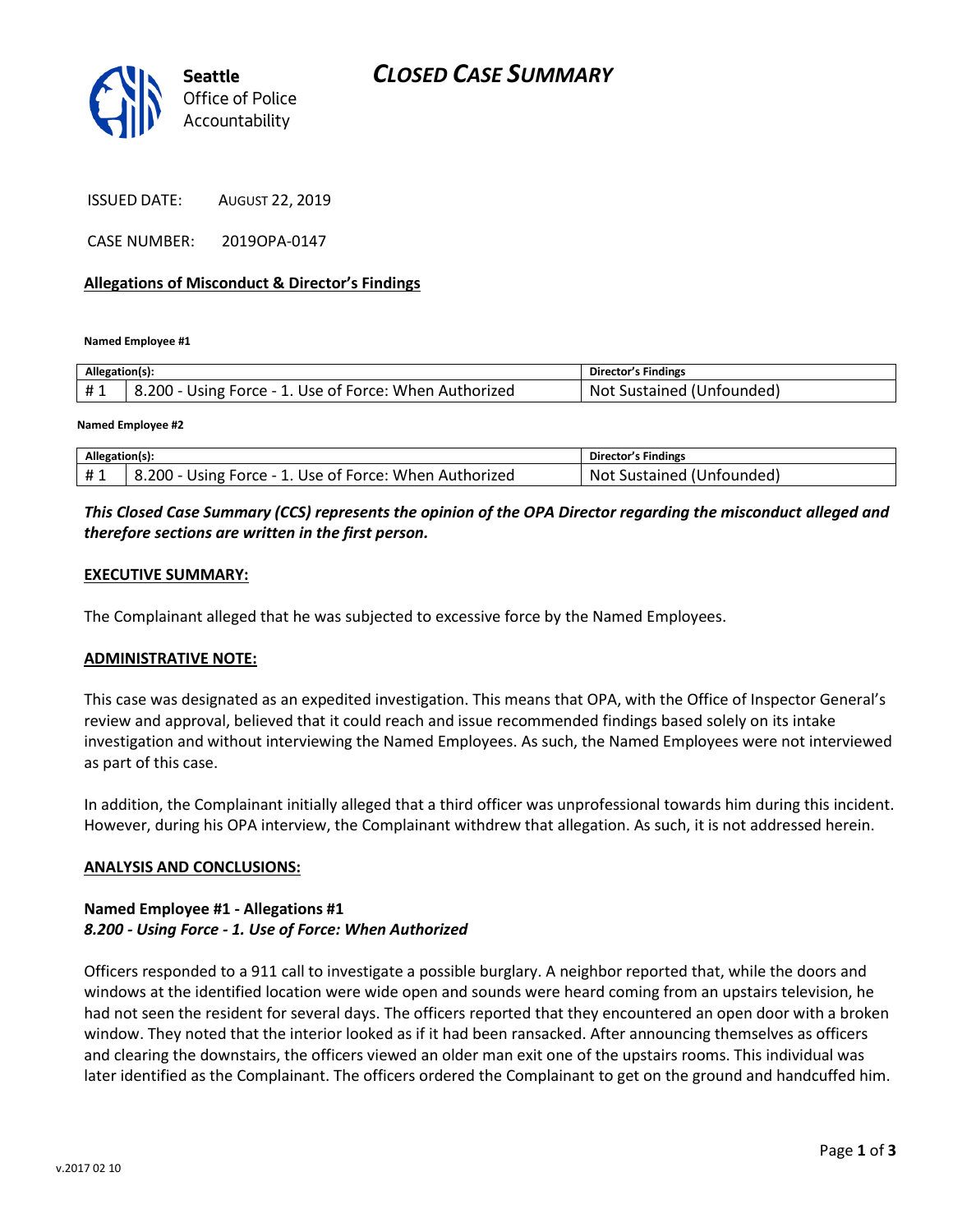# *CLOSE CASE SUMMARY*



OPA CASE NUMBER: 2019OPA-0147

The Named Employees documented that, at the time they placed the Complainant into handcuffs, they did not know that he was the resident of the home. To the contrary, they believed that he was potentially involved in the active burglary of the home and that other perpetrators may also be inside. After the Complainant was handcuffed, the officers conducted a search of the remainder of the home and determined that no one else was present therein. The Named Employees then investigated the Complainant's identity and determined that he was, in fact, the lawful resident. He was released from handcuffs.

The Complainant later alleged to a supervisor that he was subjected to excessive force by the Named Employees. He further contended that another officer was rude to him. The supervisor referred the Complainant's claims to OPA and this investigation ensued.

As part of its investigation, OPA interviewed the Complainant. During his interview, the Complainant described what took place during his encounter with officers by stating that, after he exited the upstairs room, he was asked to "spin around" and "kneel down," both of which he did. The Complainant explained that officers then grabbed his arms, lifted him off the ground, and slammed him on the floor. Though the Complainant was unable to identify which officers subjected him to excessive force, OPA was able to determine by viewing Body Worn Video (BWV) that the officers who took control of the Complainant and placed him into handcuffs were Named Employee #1 (NE#1) and Named Employee #2 (NE#2).

OPA reviewed the BWV associated with this incident. The BWV showed the Complainant as he exited the upstairs room and captured the officers instructing him to stop, to lift his jacket and spin around, and to kneel on the floor. The Complainant did so. BWV showed NE#1 and NE#2 take control of the Complainant's arms while he was on his knees and attempt to handcuff him. The Complainant leaned forward and pulled his arms away after announcing that he had a bad shoulder. The BWV showed NE#1 and NE#2 attempt to re-gain control of the Complainant's arms, but the Complainant rolled away from them. This resulted in the Complainant ending up on his back. Ultimately, the Complainant was placed in handcuffs in the prone position. The Complainant was heard and seen on video making sounds that suggested that he felt significant pain from being handcuffed. There is no video evidence of NE#1, NE#2, or any other officers slamming the Complainant to the ground. Additionally, the Complainant was not recorded making a complaint about being slammed to the ground to any of the officers on scene. He also was not recorded making that complaint to the Sergeant who responded to his house to interview him the following day.

SPD Policy 8.200(1) requires that force used by officers be reasonable, necessary and proportional. Whether force is reasonable depends "on the totality of the circumstances" known to the officers at the time of the force and must be balanced against "the rights of the subject, in light of the circumstances surrounding the event." (SPD Policy 8.200(1).) Force is necessary where "no reasonably effective alternative appears to exist, and only then to the degree which is reasonable to effect a lawful purpose." (*Id*.) Lastly, the force used must be proportional to the threat posed to the officer. (*Id*.)

OPA empathizes with the frustration the Complainant feels. Officers came into his home and handcuffed him, treating him like a suspect. However, from the officers' perspective, they were responding to a potential burglary and, from their observations and what they had been told by the neighbor, it appeared possible that a suspect or suspects were currently inside engaging in ongoing criminal activity. Moreover, they likely believed it possible that the occupant(s) of the resident could be in imminent danger. When the officers saw the Complainant, who they did not immediately know was the resident, they took steps to secure him in custody while they continued their